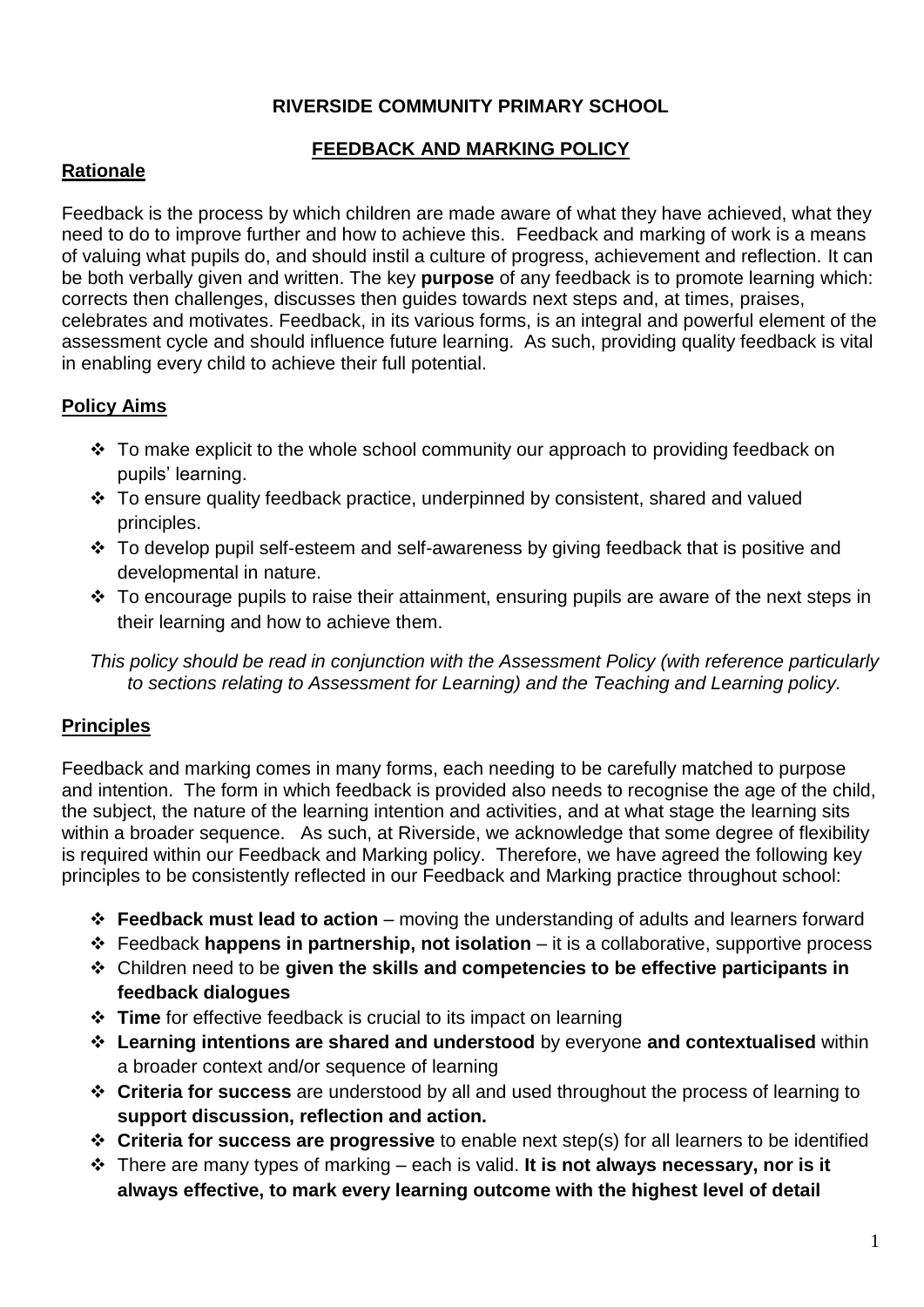# Each Phase Team will relate these principles and this policy as appropriate to the age range and the working practices of the children and curriculum within that Phase.

#### *Documents exemplifying this for each Phase Team can be found in the Appendix to this policy.*

### **The Principles in practice:**

Feedback takes place through many pathways in the classroom; feedback to the teacher/support staff **from learners**, feedback **to learners** from the teacher/support staff, and **between or within learners** (peer feedback and self evaluation). Some key classroom conditions facilitate these dialogues, namely:

- good classroom management (of **time,** of **groupings**, of **support staff**)
- focus on **how and when feedback will happen** in a lesson at the planning stage
- effective **knowledge of pupil attainment and effective differentiation** within planning
- the use of **shared and modelled success criteria**
- **agreed approaches to marking** (understood by all adults and learners)



At Riverside we recognise the powerful contribution that learners themselves make to learning dialogues – they must be seen as partners in the process (not as recipients of teachers' marking). If conditions are right, there can be as much value in a pupil giving verbal feedback or marking work as an adult.

#### \*\*\*\*\*\*\*\*\*\*\*\*\*\*\*\*\*\*\*\*\*\*\*\*\*\*\*\*\*\*\*\*\*

**The principles outlined at the beginning of this policy should steer the teacher into deciding on the most appropriate approach to feedback. There are 2 main approaches:**

#### **Verbal Feedback**

Creating opportunity for a variety of dialogues **about learning, during learning** should be at the heart of all our practices. This adheres to **all** the principles outlined at the start of this policy but most notably that Verbal Feedback must **focus first and foremost on the Learning Intention of the task** and the **skills being taught and practised in that lesson** and that it must result in **reflection and action by the learner.** 

Verbal feedback is the most powerful type of feedback because it:

- $\div$  is immediate and specific to the point of learning
- \* can be very quickly given but totally change the course of a child's learning within the lesson
- $\div$  is often requested by the Learner
- $\div$  is truly collaborative by nature
- $\div$  can happen many times during the same learning experience
- \* requires very few additional skills to access it (as opposed to written feedback)
- $\cdot$  can be very visual providing instant modelling to address misconceptions
- \* can give information back to the teacher that can be used to shape/adapt the current lesson for the benefit of the whole class
- can be used by the teacher to give whole class/groups/individuals feedback based on prior learning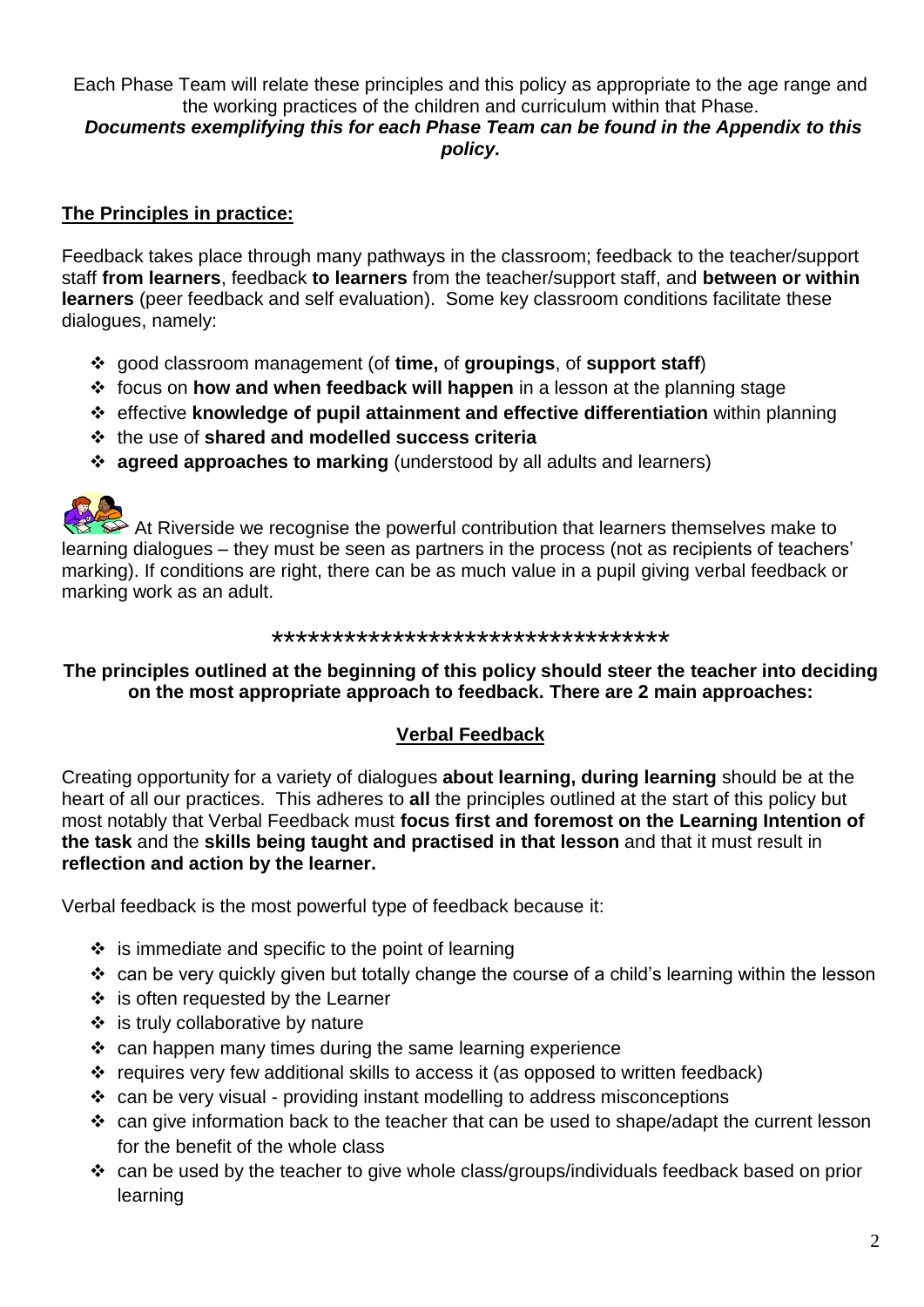Quality Verbal Feedback is particularly vital in lessons where sometimes no recorded outcome takes place (for example in subjects such as PE, Music, PSHME, RE, MFL).

It is important that Verbal Feedback should not be seen as a purely **spontaneous strategy**. We recognise the need **to plan in** strategies for all pupils to give and receive verbal feedback throughout the learning experience:

- Partner Talk time (Turn To Your Partner)
- ❖ quided group work (by Teacher or Teaching Assistant)
- Teacher Target Time guided groups
- 1 to 1 conferencing
- Mini-plenaries (for the Teacher to ask questions of the pupils/receive feedback from the pupils about their learning so far within the lesson)



 $\blacktriangleright$ We recognise that giving pupils time to give each other Verbal Feedback about their learning, in pairs for example, contributes not only to the **assessment of** learning but will **deepen learning** or facilitate **additional learning** for both children involved. For these peer-dialogues to be successful certain conditions need to exist:

- \* children need some training, through both direct teaching of feedback skills and having high quality learning conversations modelled explicitly for them to mimic
- $\cdot$  pairings should be carefully considered this could include similar attainment/mixed attainment pairings and confident/under confident speakers, etc.
- $\cdot$  teachers need to demonstrate the value of peer learning dialogues by asking pupils to feedback to the class what they have found out about their learning during the discussion (and thus providing further learning/reinforcement to all the pupils in the class/group)

We also recognise the benefit to a pupil's confidence and self-esteem of receiving positive Verbal Feedback from adults within school other than their class teacher. We strongly encourage pupils to take their work to other adults (for example their teacher from a previous year, or the Subject Leader), to their Team Leader, the INCO or to the Head/Deputy Head Teacher in order to reaffirm positive feedback. Similarly, we give opportunities for pupils to show parents/carers their successful learning.

#### \*\*\*\*\*\*\*\*\*\*\*\*\*\*\*\*\*\*\*\*\*\*\*\*\*\*\*\*\*\*\*\*\*

## **Written Feedback (Marking)**

Marking of pupils' work should be regarded as one of the regular means of communication with pupils about their individual progress. If Written Feedback is being used, any marking relies on **feedback focussing first and foremost on the Learning Intention of the task** and the **skills being taught and practised in that lesson** and that it must result in **reflection and action by the learner.** 

However, different types of learning require different levels of Written Feedback (some learning will not require any detailed written feedback). The amount of Written Feedback is at the discretion of the teacher but it must be **well matched to the task**, appropriate to the **point in the sequence of learning** and be made with a good understanding of **the needs of the individual pupil**. We also recognise that (like Verbal Feedback) marking has most impact on improving learning if it **takes place at the point of learning** (rather than **after** the activity has taken place).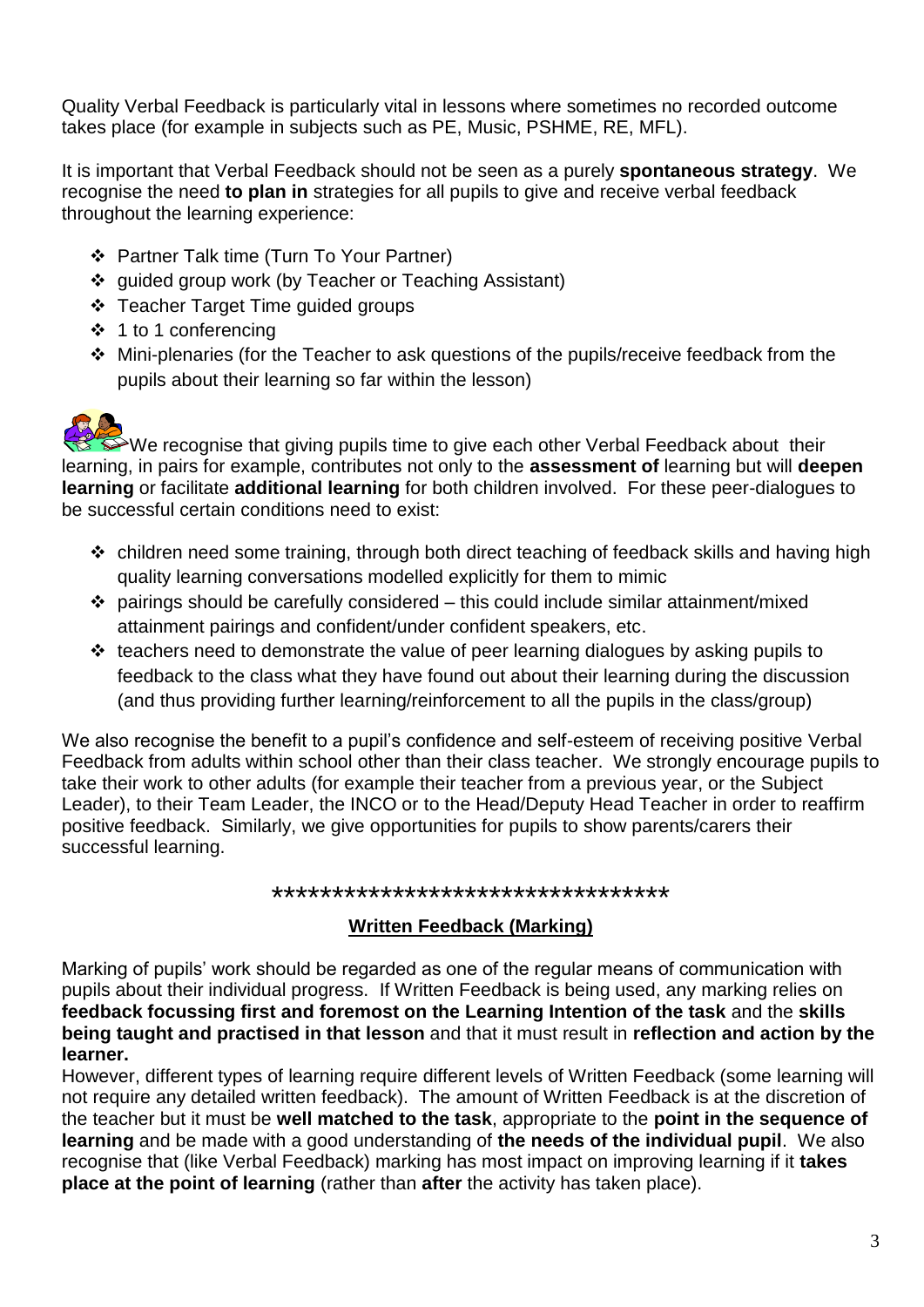

Within this policy, we have agreed a set of codes to enable Written Feedback to be **clear, swift and easy for children to recognise**, **understand and act upon** (**and to use themselves for self and peer marking**)

#### **There are 3 consistent elements that support our written feedback:**

1. The use of colours to communicate: **purple = learning success green = areas for development or improvement** 

2. The use of 1, 2 or 3 ticks to summarise the overall degree of success in the learning activity

3. **Adults** always mark in **coloured pen** and **pupils** always mark (their own/each other's learning) in **coloured pencil.**

#### \*\*\*\*\*\*\*\*\*\*\*\*\*\*\*\*\*\*\*\*\*\*\*\*\*\*\*\*\*\*\*\*\*

At Riverside we have identified **two distinct** written marking approaches and, to a degree, both adults and pupils can use these approaches:

**1. Learning Activity Direct Marking**: This level of marking is a **summative marking style** to be used when children are practising **a single discrete skill.** The marking relates directly to the Learning Activity (expressed as 'Can I ...?') and **does not always require additional comments** (for example, when there is no follow up activity planned into the sequence for the pupils to revisit this learning).

Ticks and codes are used to communicate how well a child has achieved **next to or over** the 'Can I ...?' statement using the following system:

- One tick 'You had a go' objective attempted but *not met at all*
- Two ticks 'You did quite well' objective *nearly met*
- Three ticks 'You did everything you needed to do' objective *fully met*

**Pupils** themselves regularly use this type of marking to evaluate their own and each other's learning at the end of a learning activity. This gives feedback to the teacher about the pupil's level of confidence, etc. within the activity. Sometimes, the teacher will then also mark next to the pupil's evaluation to see whether there is agreement on the level of success in the learning task.

**2. Focus Marking**: Focus Marking is a **formative marking style** which takes place primarily, but not exclusively, in more open-ended or written outcomes where pupils are practising **multiple skills**, for example towards the end of a sequence of learning in Literacy, recording an investigation in Science, in some areas of Humanities and sometimes in Numeracy.

Obviously, Focus Marking refers to the over-arching Learning Intention but is **more focussed on any smaller steps agreed in the Success Criteria** that were available to support the pupil in achieving individual skills within the task.

So, for example, if the over-arching Learning Intention is: 'WAL (**W**e **A**re **L**earning) to write a diary extract' then the individual criteria for success are likely to reference (at a variety of levels): writing using the 1<sup>st</sup> person, use of past tense verbs, writing chronologically, inclusion of feelings/opinions, etc. These individual criteria become the focus for feedback and marking.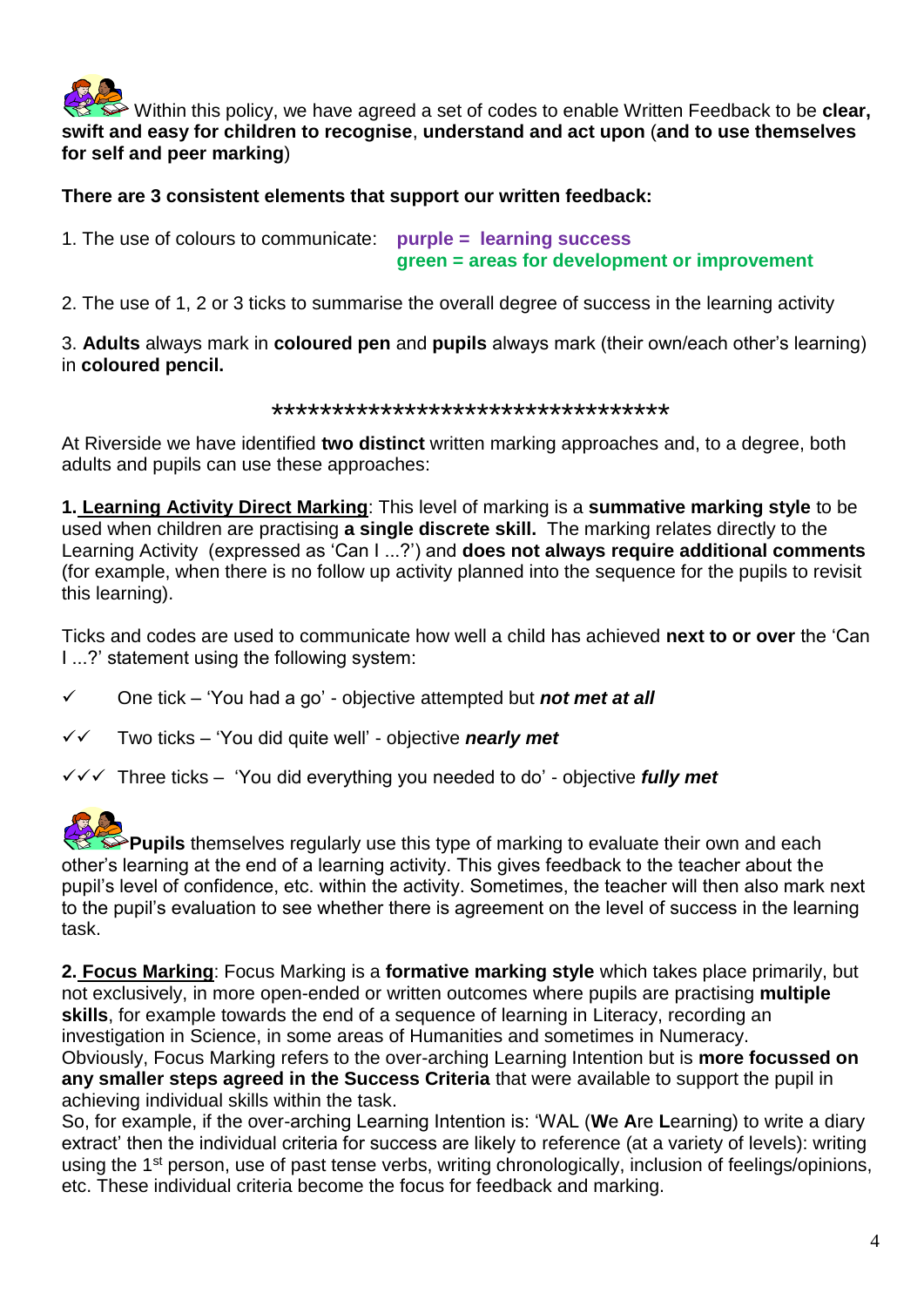The learning piece is marked throughout **in focus** using the agreed **marking codes** appropriate to the subject and age. It also includes some written comments which summarise strengths and next steps for the learner. Marking should be communicated in a form which is clearly understood by the individual pupil and in a handwriting style that is easily understood.

Written comments always include **aspects of the agreed Success Criteria** that are:

- **v v strengths/positive features** of the learning (written in **purple** next to 3 ticks). Examples of success can be identified within the work by underlining in purple pen and marking with 3 purple ticks where they appear in the work
- **an area to develop or improve upon – a target** (written in **green** next to 1 tick). Areas where improvements need to be made in the main body of the recorded work, can be identified by underlining in green and/or marking with 1 green tick where they appear in the work. The improvement target must be challenging but achievable. **A prompt** should be included to support the pupil achieve the target. Useful prompts are:
	- A **reminder** prompt, e.g. *'What else could you describe here?'*
	- A **scaffold** prompt which provides support through a question, a directive or an unfinished sentence, e.g. *'What was the old man saying?'* / *'The old man was so angry he.....'* / *'describe how the old man felt in that situation' / '12 x 10 = 120, so what is 14 x 10?'*
	- An **example** prompt which allows the pupil to choose and option, e.*g. 'Choose which one of these adverbs to add to your final sentence: He walked wearily or triumphantly towards home' / 'Which is correct? ½ of 30 = 10 or 15?'*

Focus Marking comments can be **written at the end a piece of work** or, for ease and speed, can use the structure of some form of published **Success Criteria and agreed codes to Focus Mark against**. Either approach is acceptable, as long as the pupil can easily understand the marking and then act upon it confidently. With this in mind, succinct and clear comments are seen as best practice and we acknowledge that too much written feedback is overwhelming for a pupil and therefore serves little purpose.

**Pupils** use this type of marking to evaluate their own and each other's learning either during 'mini-plenary sessions' within the learning activity or to self or peer-evaluate their work in this way before the teacher marks it.

*Both these marking approaches are exemplified in the Appendix to this policy*

\*\*\*\*\*\*\*\*\*\*\*\*\*\*\*\*\*\*\*\*\*\*\*\*\*\*\*\*\*\*\*\*\*

#### **Other types of Written Feedback**

The 2 main approaches to marking explained above are, of course, not the only types of marking used at Riverside. For example, **correcting a diagram** in a Science book, **levelling** a piece of work against external or National Criteria, **annotating** a photo of children working on a group task, are all also recognised types of marking, each serving a different purpose.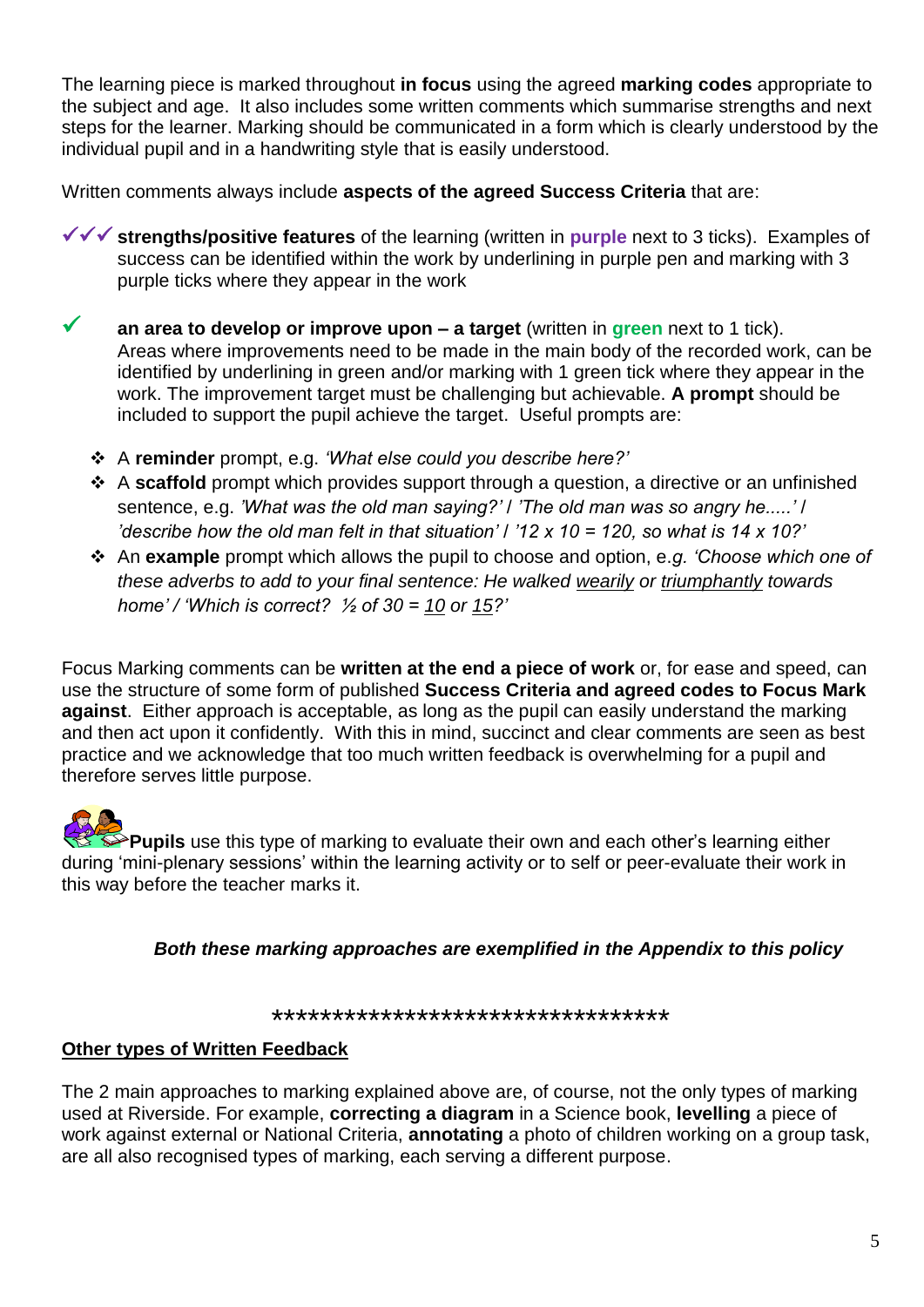Another purpose of Written Feedback is to **encourage and recognise achievement and effort** and all children need this type of feedback from adults from time to time. However, this type of marking **should never be over-used or used entirely** as, of all the types of marking, it is likely to have **least impact on progress**. Pupils require a variety of Written Feedback (both summative and formative) in order to understand where to focus their academic efforts and ultimately improve attainment.

We also recognise that **'feint' praise or praise without true merit** is not productive and ultimately could result in a pupil having a false or inconsistent perception of their own skills and attainment. For example, a token smiley face/'well done' at the bottom of a piece of work to demonstrate that the teacher has seen the work, will be interpreted by the pupil as the teacher judging the whole piece of work to be 'good' and that there are no next steps to work on. This kind of confusing marking should be avoided. If the purpose of the marking is to praise, increase confidence or encourage future effort from the pupil, then comments should be added to pin point exactly what is being recognised. For example: *'Well done! You are now writing more in the time given. Please keep it up tomorrow.'* Similarly, if the school merit system is being used to reward and encourage pupils in marking, then it needs to be qualified with a few words. Merits should not be given without comments **(***exemplified in the Appendix to this policy***).**

## **Further Guidelines for Marking**

- Marking of work should be done regularly and returned as quickly as is practicable and definitely so that it has an impact on future learning.
- Marking records need to be kept to inform summative Teacher Assessment judgements, pupils' parents and the planning process to make provision for the next steps in learning.

## **Secretarial Marking**

This policy encourages most Written Feedback to focus on developing the skills and concepts being taught **in focus in a particular lesson**. Once the planned Lesson Learning Intention(s) have been introduced, we must not then expect a pupil to additionally apply all the previous skills that they have ever been taught. However, in the circumstances outlined below, it would be reasonable to expect an adult to give feedback about more generic, secretarial skills (even if they are not the focus of the lesson). These generic skills might encompass: grammar and punctuation, Standard English and spelling, letter or number formation or presentation:

- $\cdot$  If the pupil repeatedly makes the same error over several pieces of work
- $\cdot$  If the error shows learning/understanding significantly below their chronological age and the rest of their attainment group
- $\cdot \cdot$  If the error has seriously compromised the ability of the work to be read/understood by another adult or child

Again, the teacher needs to be mindful of not overloading the pupil with negative feedback comments and multiple targets for improvement. To lessen the likelihood of this happening good practice dictates that teachers:

- $\div$  Build in time for pupils to read through and check for things they know are wrong before work is handed in
- Read the whole piece through before deciding on what marks and Written Feedback is most appropriate (and thus resist the urge to immediately mark absolutely everything that is incorrect)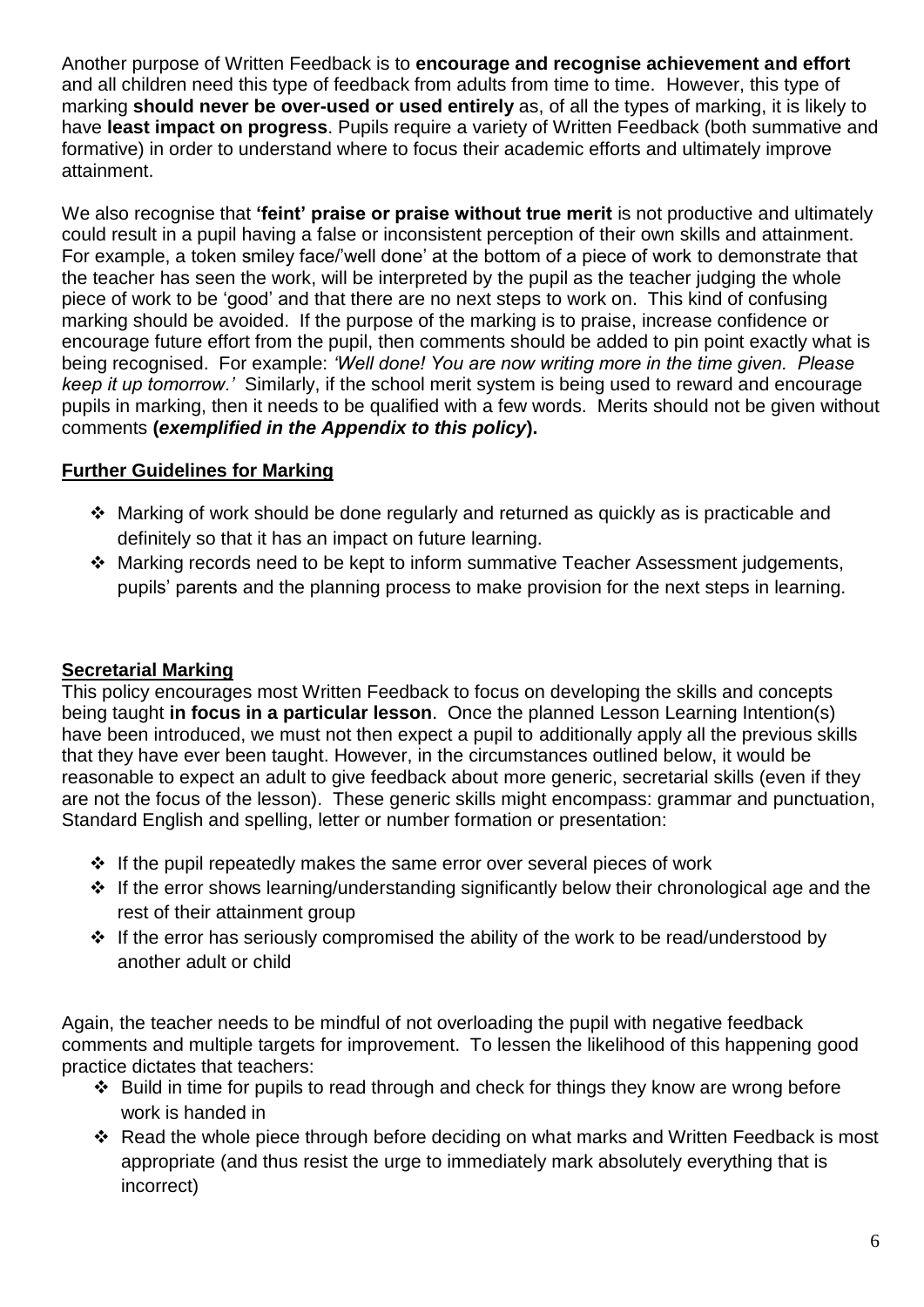### **The following codes and marks are used for this purpose:**

| code                     | Meaning/use                                                                                                                                                                                                                                                                |
|--------------------------|----------------------------------------------------------------------------------------------------------------------------------------------------------------------------------------------------------------------------------------------------------------------------|
| <b>Sp</b>                | Spelling error: write SP next to the incorrect word (not every incorrect word)                                                                                                                                                                                             |
|                          | Punctuation error: a circle is drawn around the incorrect punctuation or where<br>punctuation has been omitted. Children then correct the error or insert missing<br>mark.                                                                                                 |
|                          | Missing word: Indicate the area where a word is missing to either make sense or<br>add to the sentence by inserting an inverted v under the line.                                                                                                                          |
| M                        | Merit awarded for work with a brief note of why (e.g. for using strong adjectives')                                                                                                                                                                                        |
|                          | Smiley faces are used positively to indicate where there has been real<br>effort/improvement for the individual child. Smiley faces need to be accompanied<br>by a brief note af what has been particularly pleasing (e.g. 'You left spaces<br>between your words today!') |
| In Numeracy marking only |                                                                                                                                                                                                                                                                            |
|                          | A single tick is recognised in Numeracy marking as meaning 'correct'                                                                                                                                                                                                       |
|                          | Incorrect – go back and revisit this (this can then be converted to a tick once<br>corrected and correct)                                                                                                                                                                  |

## **Codes to record how learning was completed**

Marking needs also to provide feedback and information to the teacher. These codes enable adults to reflect of the level of support required for a pupil to access learning. Teachers and Teaching Assistants will use these codes, but as children get older, they are encouraged to write these codes for themselves as part of the evaluation of their learning.

| code                                                                                 | Meaning/use                                                                                                                                                                                                                                                           |
|--------------------------------------------------------------------------------------|-----------------------------------------------------------------------------------------------------------------------------------------------------------------------------------------------------------------------------------------------------------------------|
|                                                                                      | Worked independently                                                                                                                                                                                                                                                  |
| S                                                                                    | Needed support. The code is written at the point that the support was given in the<br>learning process with a brief note to describe what the support was, e.g. further<br>modelling, adult support (initials), peer support (initials), an additional resource, etc. |
| $\mathbf v$                                                                          | Verbal feedback or intervention given at this point with a brief note relating to the<br>discussion, e.g. 'Q: can you describe the atmosphere here?'/ 'Reminded to include<br>features in the success criteria.                                                       |
| These codes are used to indicate when the class teacher has not delivered the lesson |                                                                                                                                                                                                                                                                       |
| <b>PPA</b>                                                                           | Planned or delivered by PPA cover staff                                                                                                                                                                                                                               |
| Supply                                                                               | Supply teacher delivered                                                                                                                                                                                                                                              |

*Exemplars of the use of these codes can be found in the Appendix to this policy.*